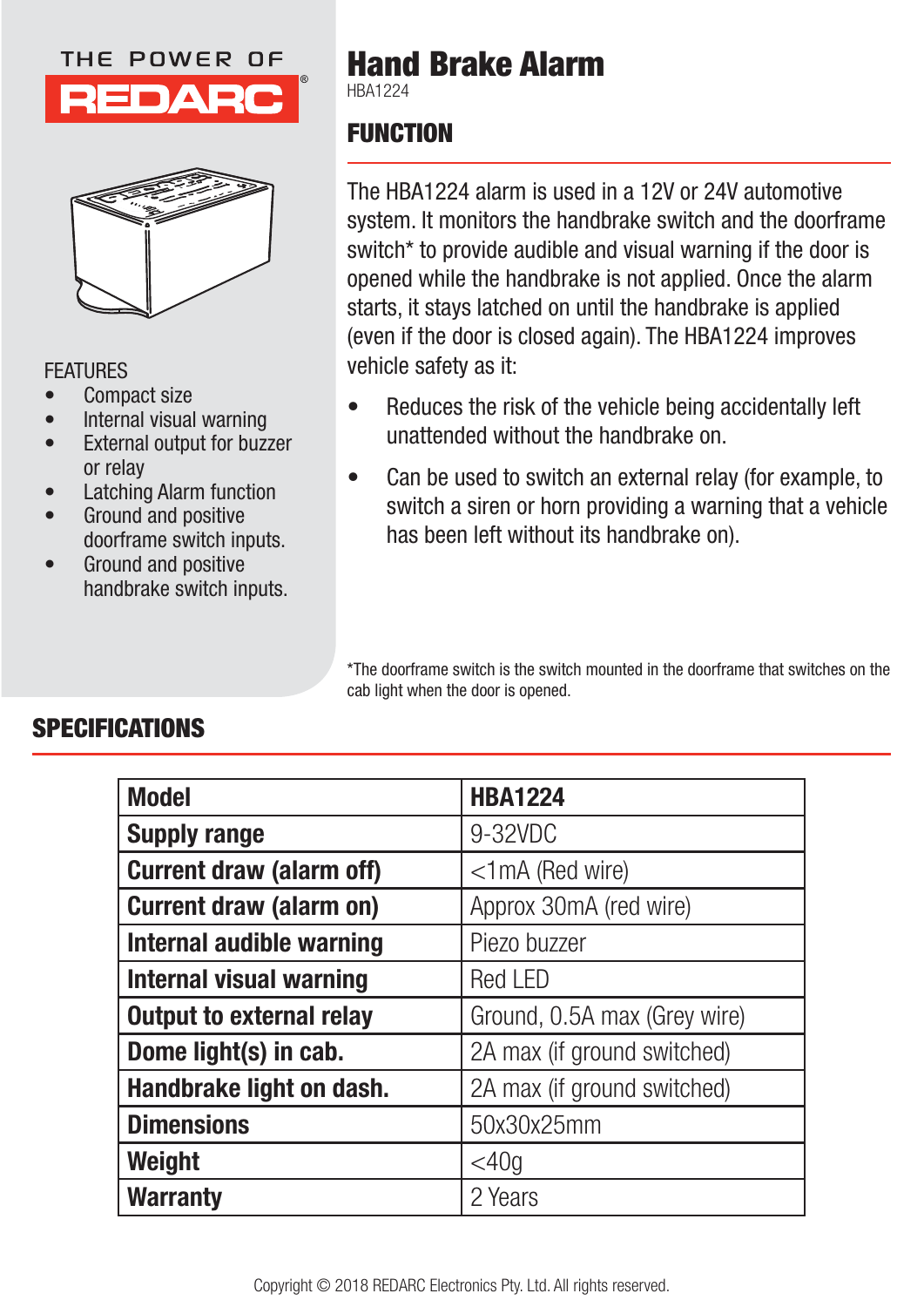### **WIRING**

- The HBA1224 is wired as shown opposite. Two options are shown as a guide, depending on how the vehicle handbrake switch is wired.
- If the vehicle has a positive door switch for the dome light, the wire must be cut and a diode must be added as per diagram on right (to prevent false alarms from the manual dome switch). This diode must be rated to supply dome light(s).
- All un-used wires should be taped over.

## **PRECAUTIONS**

- Care must be taken to avoid overloading the outputs. The optional external relay output is rated at 0.5A max. In ground switched applications, the outputs for the dome light(s) and the dashboard light are 2A max. If higher currents are required, suitably rated relays must be added.
- The HBA1224 relies on the switches operated by the handbrake and the door. Each of these switches should be functionally tested on a regular basis in conjunction with the Handbrake Alarm to ensure correct operation.
- The HBA1224 is a reminder only; it does not monitor how hard the handbrake is applied. The operator must ensure the handbrake is operated sufficiently to maintain vehicle safety.
- Some full air brake and air/hydraulic brake systems do not have a switch on the handbrake lever itself. The handbrake relay on the air valve should be used for indication that the handbrake is applied on these vehicles.



# **CONNECTIONS**

The Handbrake Negative input (Green wire) has specific operating voltage requirements. Care should be taken if other circuits, electronic controls or power circuits are connected to this input which may cause voltages other than battery positive or negative. The following specification applies:

| Handbrake On | Battery Negative +/- 2VDC                       |
|--------------|-------------------------------------------------|
|              | Handbrake Off $\vert$ Battery Positive +/- 2VDC |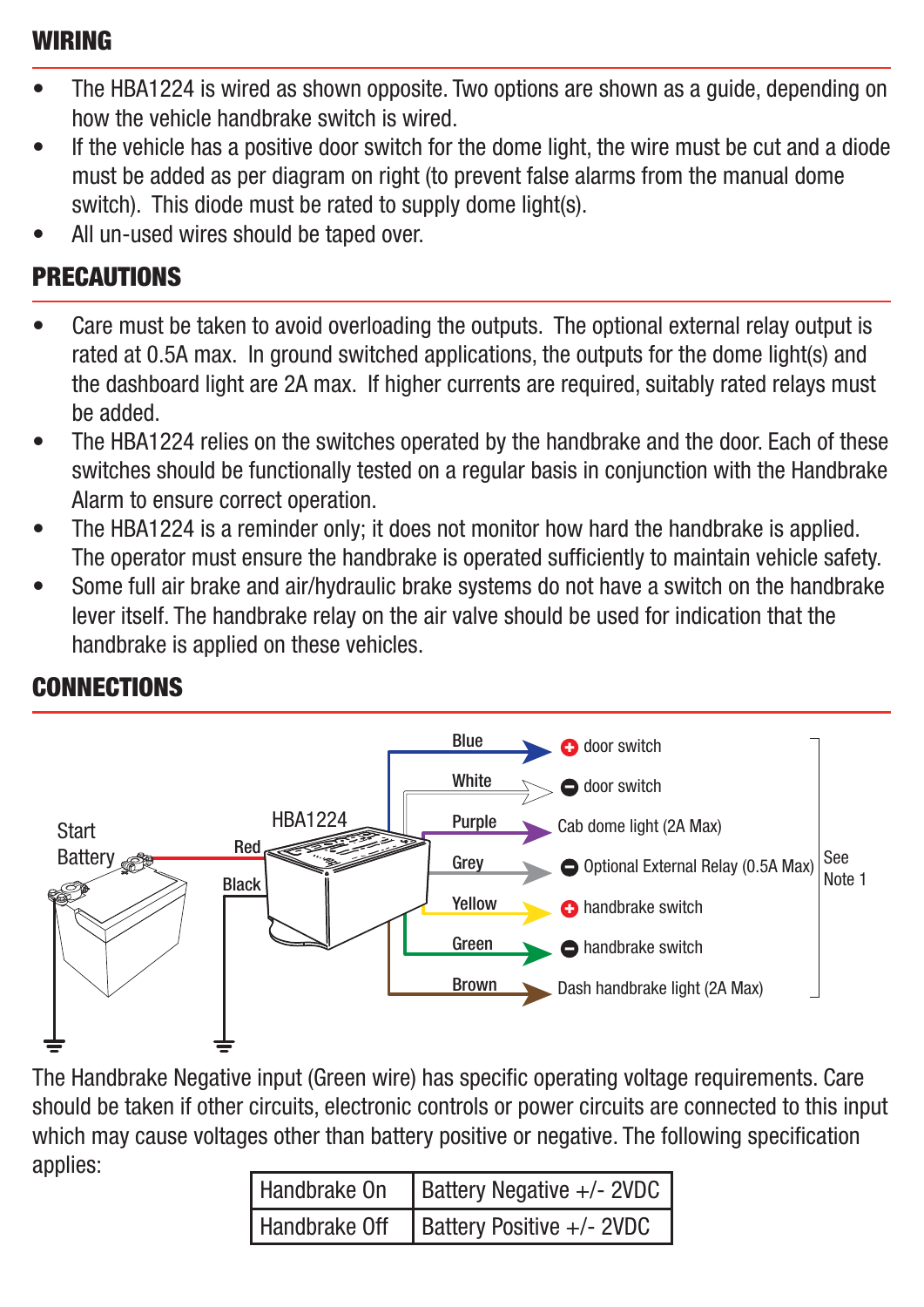### **WIRING DIAGRAMS**



Please note that a combination of the two wiring diagrams may be used to suit vehicles with either positive door and negative handbrake switches, or negative door and positive handbrake switches.

\*1 If relays are connected to HBA inputs or outputs they must have **diode supressed** coils. \*2 The Grey wire is capable of 0.5A max; for loads larger than 0.5A, this wire should be used to drive a suitably rated diode suppressed external relay.